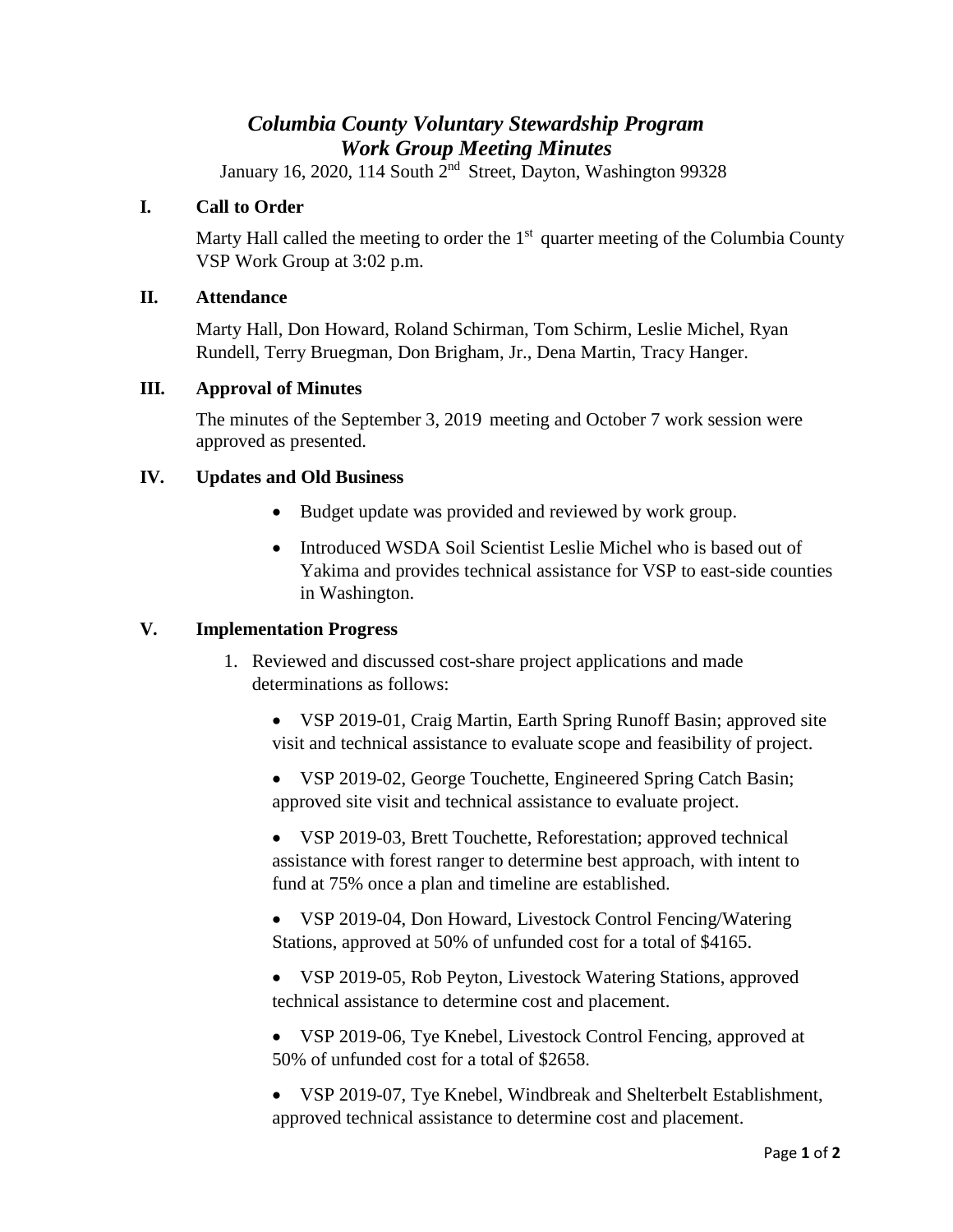• VSP 2019-08, Robert Phinney, Invasive Species Control; approved technical assistance to determine cost, chemicals and best practices.

- 2. Workgroup agreed to move \$10,000 from the" Cost-Share Match to Producers" budget line item to a new "Technical Assistance" line item under the Technical Assistance budget heading.
	- County will develop an interlocal agreement with CCD to provide and facilitate technical assistance.

# **VI. On-going Items**

1. Don Brigham presented the idea of a VSP sponsored project, such as pollinators, as a form of outreach. The idea is that a nonprofit organization, such as a 4-H group, could manage the project in a visible location as a way to make VSP more visible.

#### **VII. Next Meeting**

The VSP Work Group will meet Monday, March 6 at 3:00 p.m. at the Planning Department.

#### **VIII. Adjournment**

Marty Hall adjourned the meeting at 5:05 p.m.